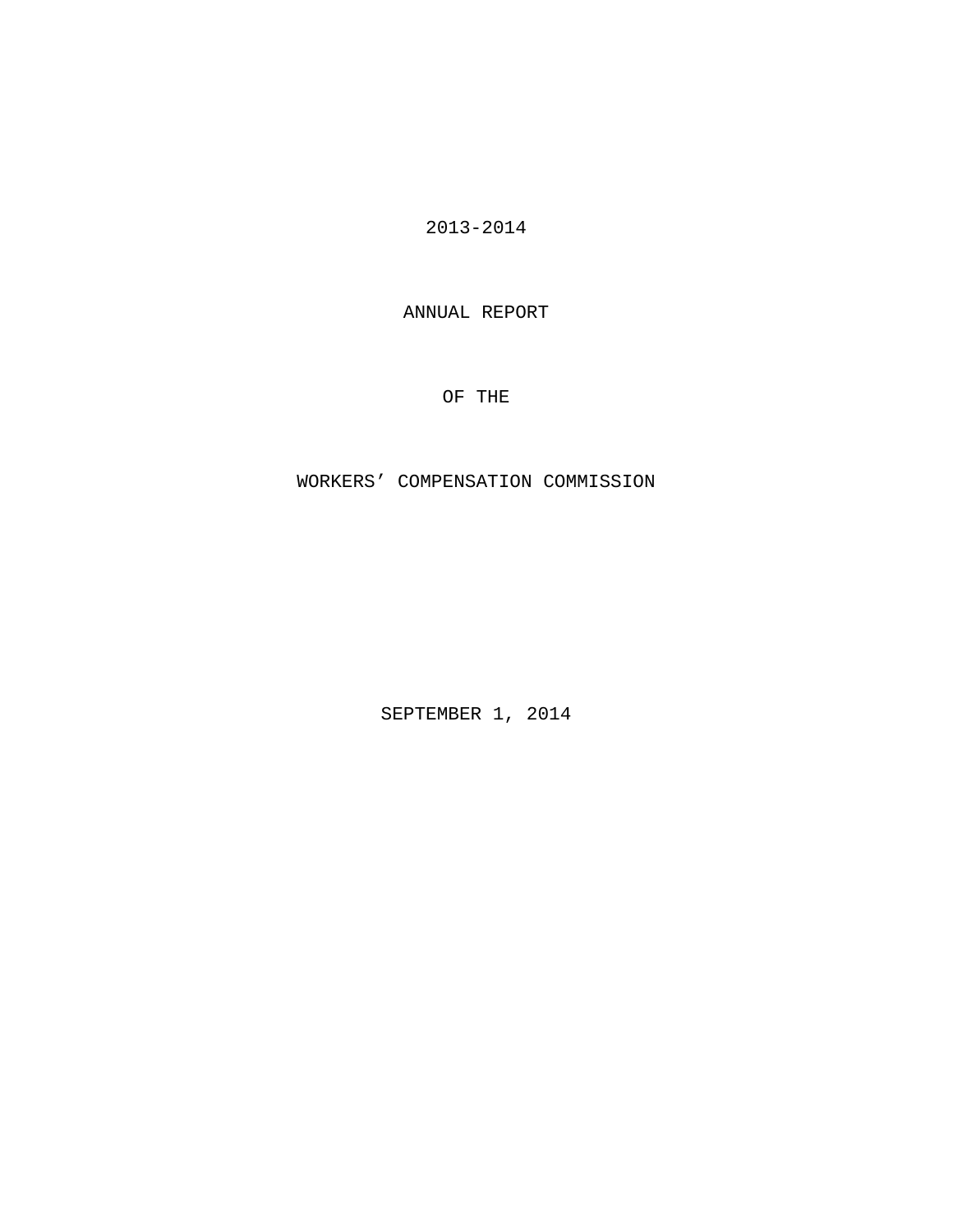## HISTORICAL AND STATISTICAL DATA FOR THE ANNUAL REPORT

DATA AS OF JUNE 30, 2014

Workers' Compensation Commission (Title of Agency)

*Administrative Head* ----John A. Mastropietro, *Chairman* (Name and Title)

*Established* -- 1913

*Statutory Authority* -- Chapter 568, General Statutes

*Central Office* -- 21 Oak St., Hartford, CT 06106 (Address) (Zip Code)

*Telephone No*. -- 860-493-1500

*Average number of full-time employees* 113.

*Recurring operating expenditures,* 2013-2014 - \$11,249,714

*Capital outlay* -\$26,469

*Organization Structure* -- Organizational Structure – Chairman, Chief Administrative Officer, Compensation Review Board, Business, Personnel, Information Systems, Education, and Statistical units are located in the Chairman's Office. Fifteen additional trial Commissioners preside over dispute resolution hearings at the eight district offices.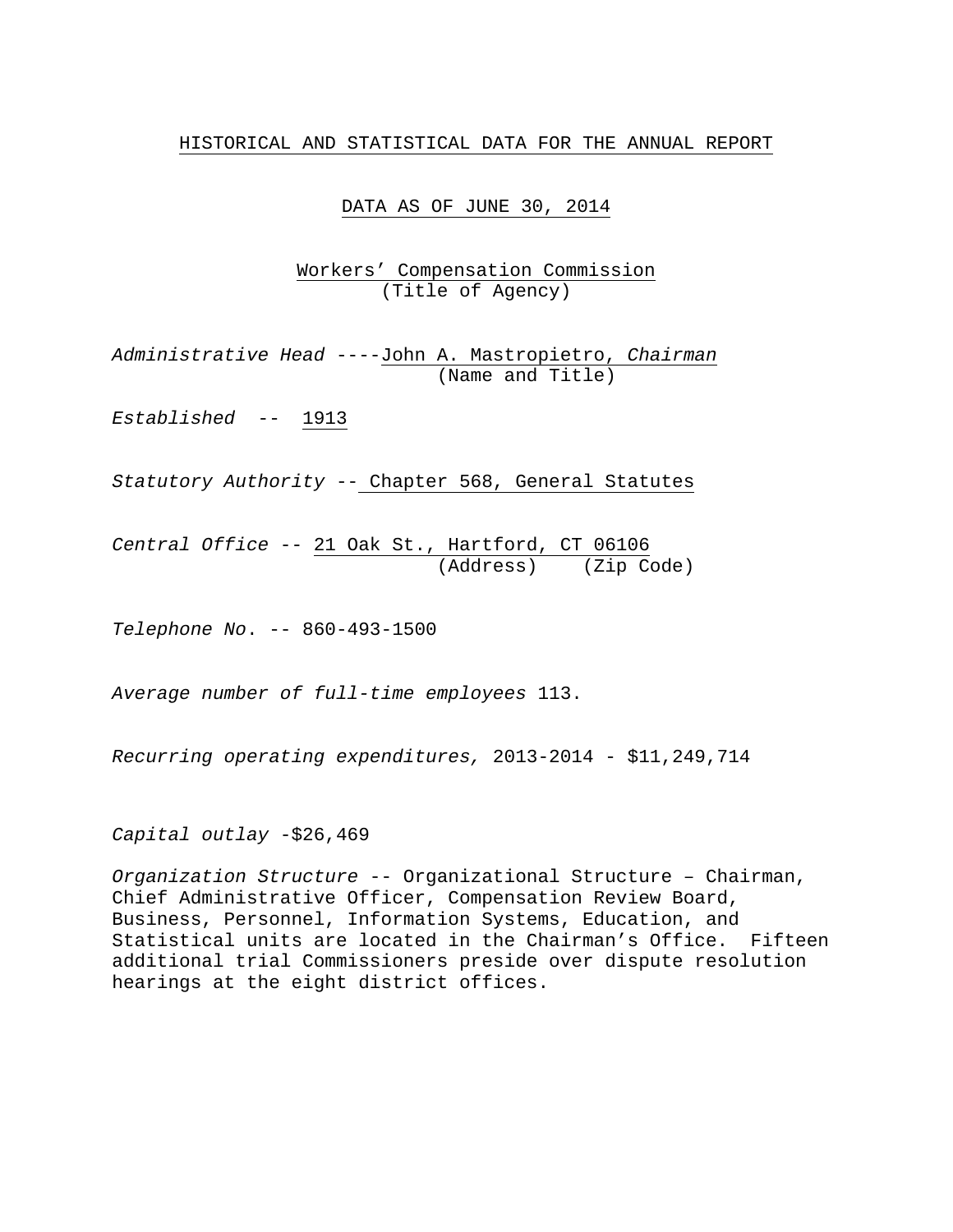## Mission

 The Workers' Compensation Commission administers the workers' compensation laws of the State of Connecticut with the ultimate goal of ensuring that workers injured on the job receive prompt payment of lost work time benefits and attendant medical expenses. To this end, the Commission facilitates voluntary agreements, adjudicates disputes, makes findings and awards, hears and rules on appeals, and closes out cases through full and final stipulated settlements.

#### Statutory Authority

 Since the Workers' Compensation Act (Chapter 568, C.G.S.) was adopted in 1913, numerous enhancements and modifications in coverage and benefits have been made by the Legislature. With few exceptions, all workers and employers are now covered by the workers' compensation laws. When a worker has suffered a jobrelated injury or illness, he or she is entitled to certain well-defined wage replacement and medical benefits. The mission of the Workers' Compensation Commission is to ensure injured employees' rights are fully protected, and that workers and employers fully carry out their legal responsibilities. There are fifteen At-Large Commissioners who serve in eight district offices throughout the state. They are appointed by the Governor with legislative approval. A sixteenth Commissioner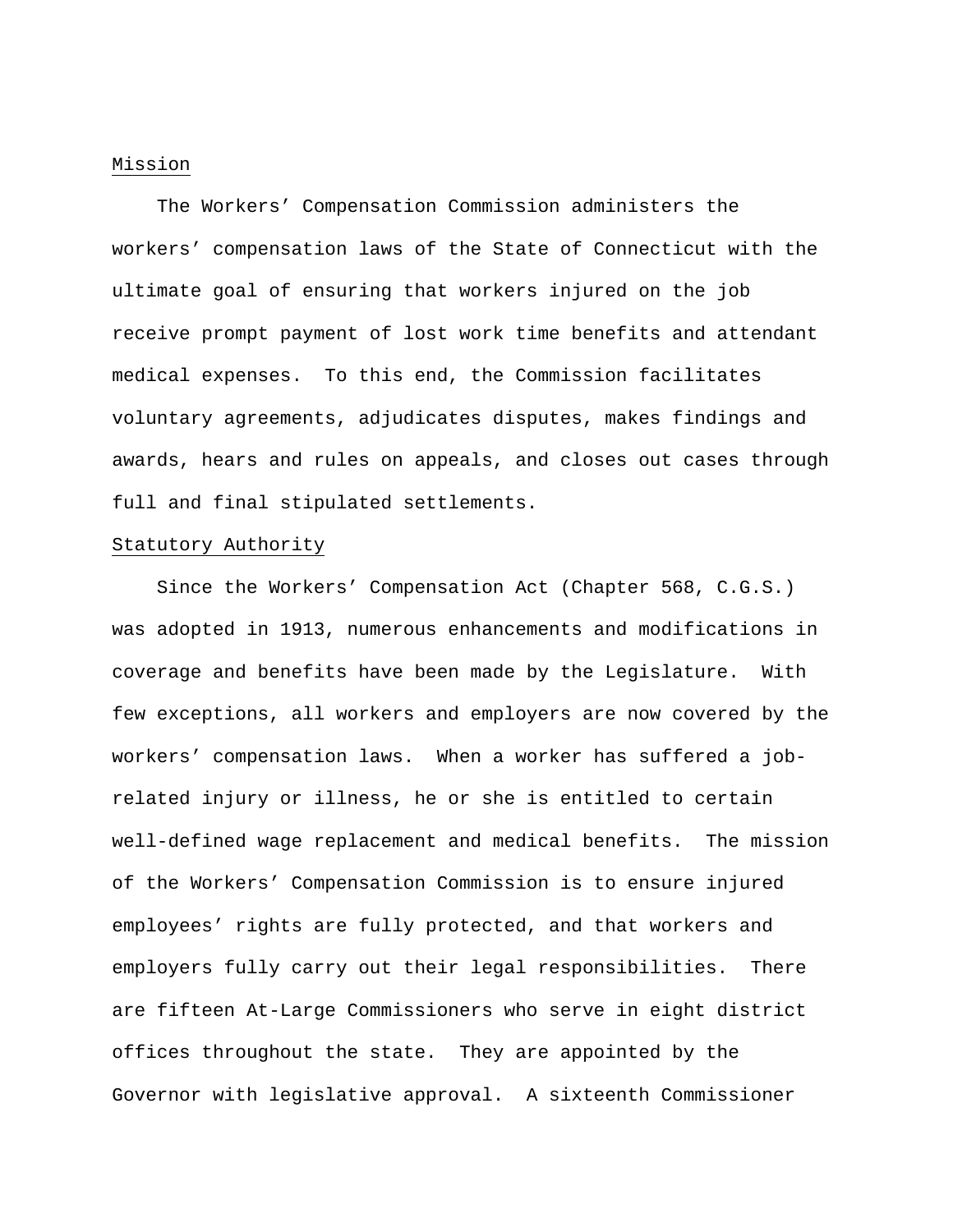serves as Chairman of the Commission. The Chairman is responsible for administration of the entire Commission. The Chairman also serves as Chief of the Compensation Review Board (CRB) along with two other Commissioners appointed by him for one-year terms to hear appeals of cases decided by the Commissioners. The Commission also educates employees about their legal rights. During FY 2014, the Commission's Safety Program Officers worked hard and effectively to monitor worker safety committees throughout the state. Prevention and education are integral to the Commission's statutory responsibilities. A Statistical Division measures and monitors the caseload and performance of the Commission.

In recent years, two landmark reform bills were enacted.

 The first, (Public Act 91-339) centralized administrative duties and powers in the person and Office of the Chairman to more effectively implement enforcement of the law. Twenty-three specific duties were assigned to the Chairman, including budgetary and personnel matters, assignment of Commissioners, and regulation of attorneys, physicians, and preferred provider organizations. The Chairman and his staff implement these responsibilities, guided by an Advisory Board composed of business and labor representatives, including an injured worker.

 The second, (Public Act 93-228) effected historic reforms of the Connecticut workers' compensation laws effective July 1,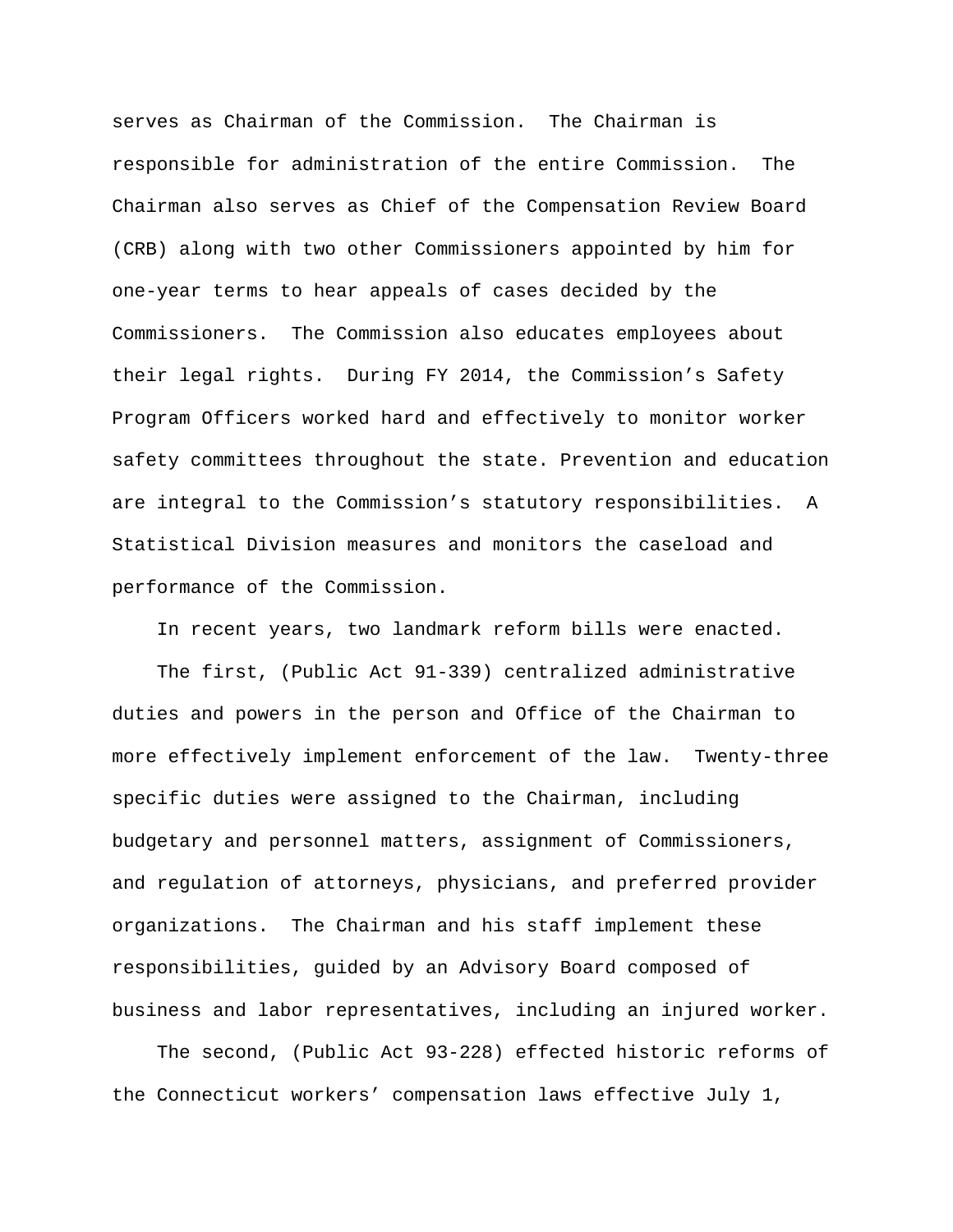1993. The benefit modifications and related reforms contained in this Act, combined with the efficiencies engendered by Public Act 91-339, have resulted in reduced payouts. Cumulative savings over these past years are over \$750 million dollars compared to what costs would have been without the 1993 reforms.

## Public Service

 The Commission constantly strives to upgrade service to its clientele. Two key goals are: expediting disputed claims settlement, and returning injured workers to productive jobs. These goals are closely monitored by the Commission through manual and automated reporting systems.

 Safety Program Officers work cooperatively and confidentially with employers to devise and implement safety programs resulting in reduced accidents, injuries, medical costs and lost workdays. During the period of July 1, 2013 to June 30, 2014, Safety Program Officers visited 2,108 employer sites. In total, 34,731 employer sites have been visited, and 5,104 safety and health committees, covering 863,677 employees, have been approved. Medical care plans, including preferred provider organizations, are also reviewed for compliance with workplace safety and health laws.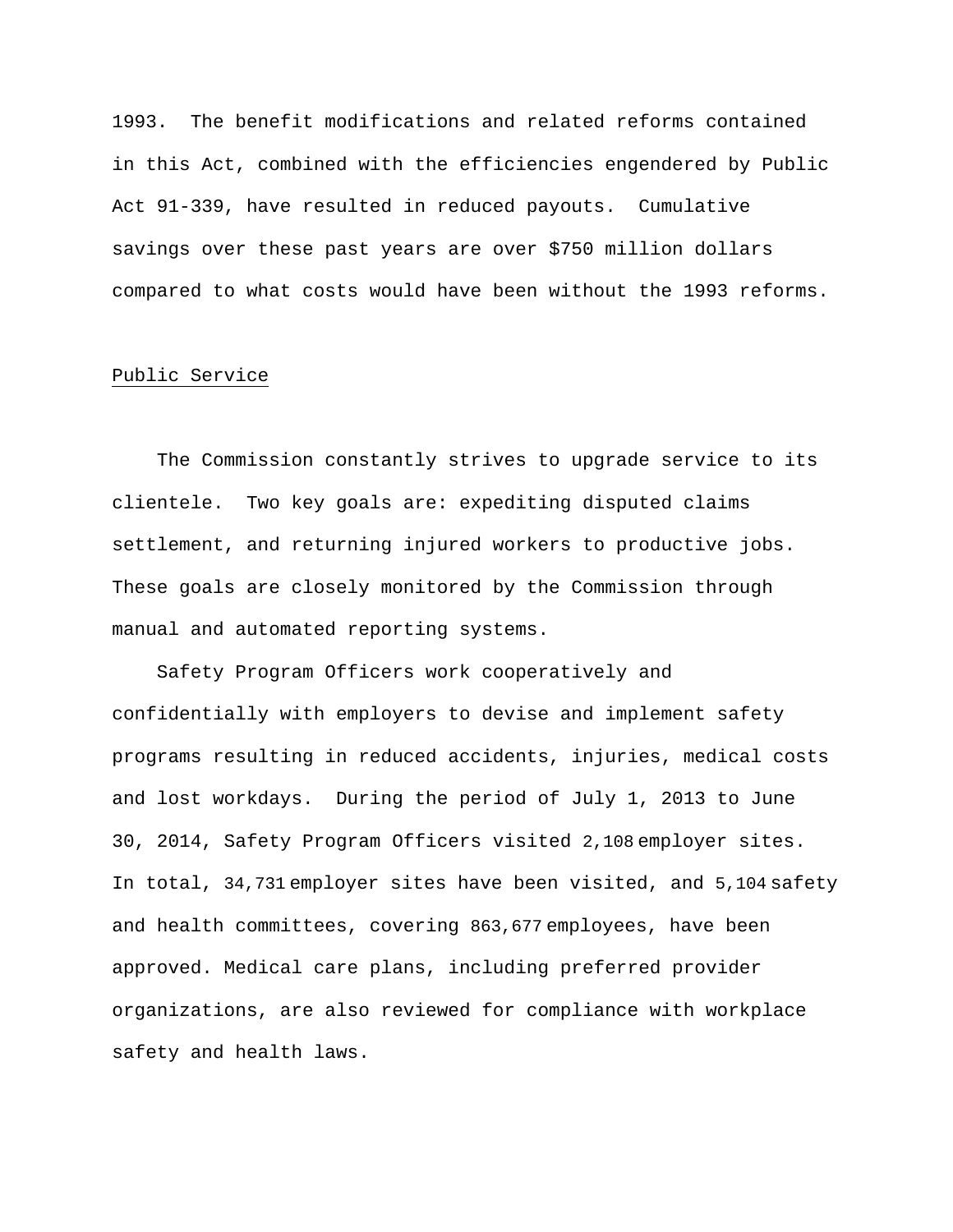The Commission participates in the Connecticut Licensing Information Center, providing one-stop licensing information to state employers via the Internet.

#### Improvements/Achievements 2013-2014

During the Fiscal Year ending June 30, 2014, the Commission moved aggressively to provide more effective and efficient service delivery. In an effort to control the rising medical costs (now comprising 50% of total workers' compensation payments)the Commission has, with input from the medical advisory panel, revised and updated medical protocols for the treatment of injuries to the back, neck and shoulder. Revisions are underway on the medical protocols for treatment of the knee and hand. New protocols for the treatment of the foot/ankle as well as psychological pain assessment guidelines are currently being worked on by the Commission and its medical advisory board. Additionally the Commission has established, for the first time, Opioid Management protocols and has convened a Narcotics Task Force in response to the widespread use and abuse of opioid medications. A fee schedule for prescriptions dispensed by physician offices has also been established as historically the prescription fee schedule applied only to those dispensed by a pharmacy. In addition, the Commission reviews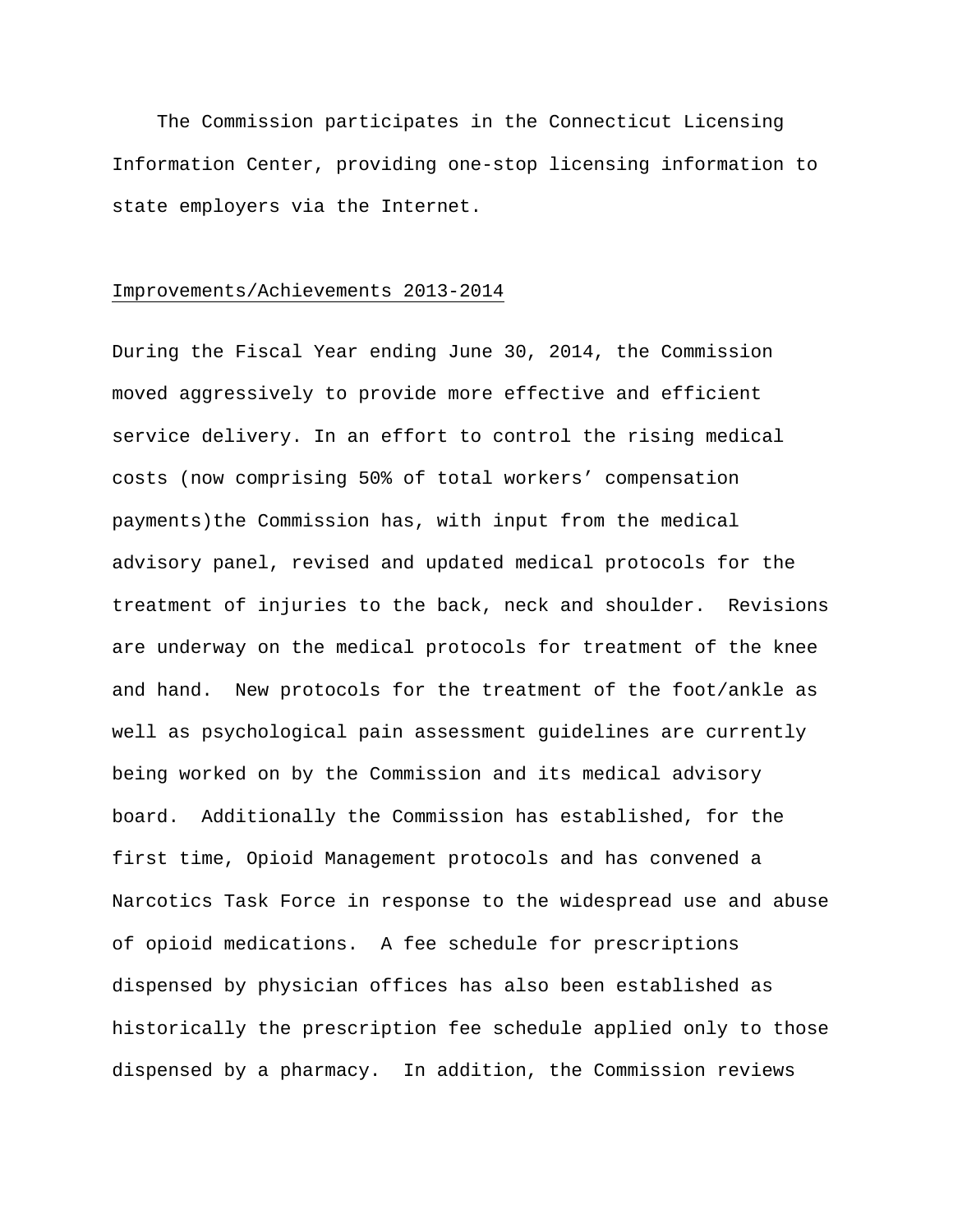and approves applications for managed care plans. As of June 30, 2014, 3,501 employers and 598,116 employees have approved plans.

 All duties and responsibilities continue to be executed effectively and punctually with fewer full-time employees than in earlier years.

 Continual monitoring of hearing backlogs at the eight district offices, and reassignment of resources to meet heavy workloads, have resulted in a major decrease in time between initial hearing request and the date the hearing is actually held. Hearing backlog is down dramatically for both informal and formal hearings. The Chairman actively monitors cases ensuring that no cases are unnecessarily delayed.

 The Compensation Review Board continues to process cases expeditiously. This year, new appeals numbered 86. Meanwhile, there were 89 dispositions, including 56 written opinions.

 A steadily increasing percentage of on-line reporting of workplace injuries has resulted in more accurate data at lower cost. During Fiscal Year 2014, the implementation of an injury reporting system facilitating web-based as well as value added network submission of first reports continued to attract additional fully-automated trading partners resulting in greater accuracy and cost effectiveness in injury reporting. The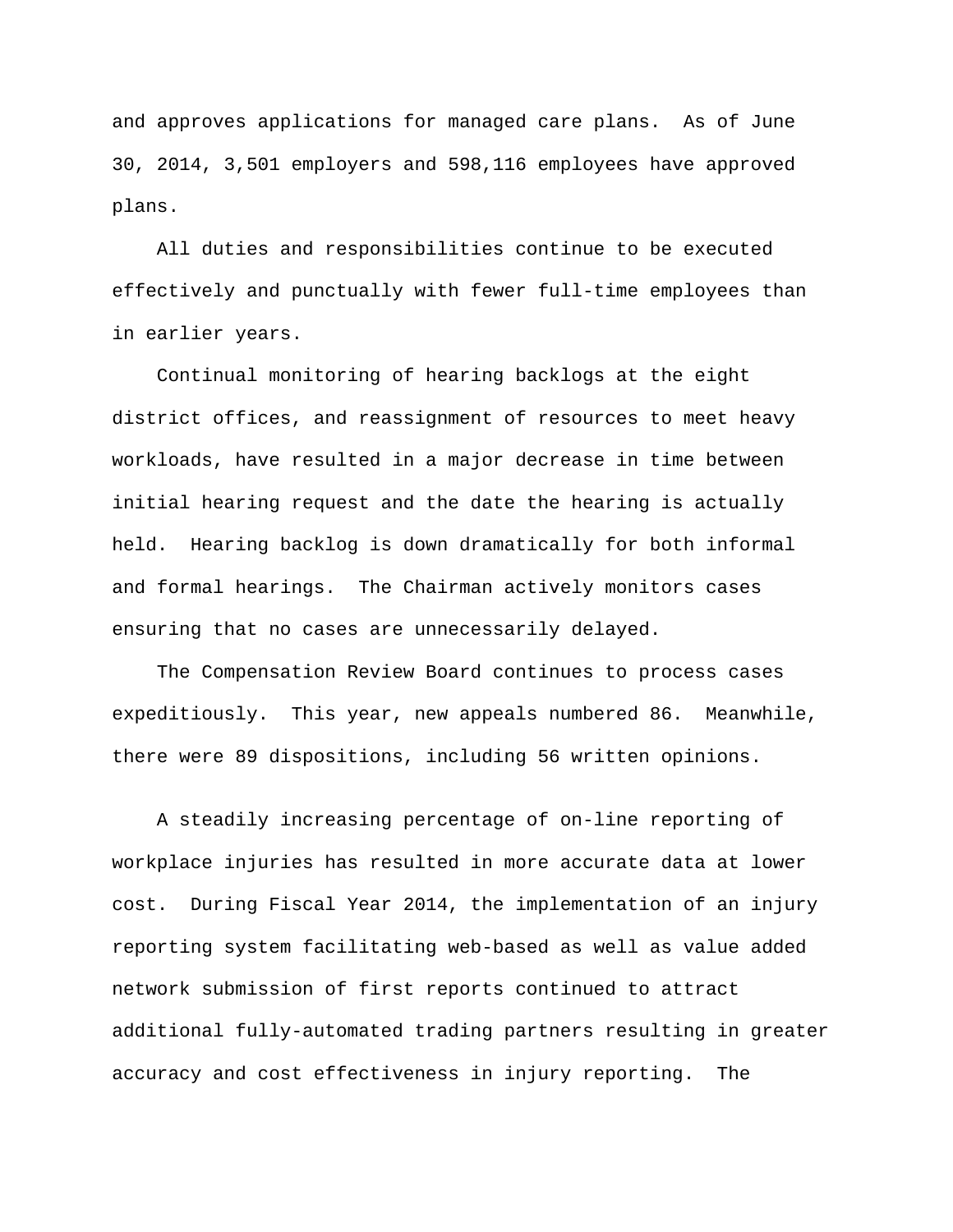Commission, mandates that all such first reports are transmitted through value added networks or web-based reporting. Injured workers now routinely receive information packets detailing their rights and responsibilities within five days of receipt of the initial report of injury.

 The Commission's web site has expanded vastly, providing vital, up-to-date information on all aspects of the Commission's resources and services including the law, CRB decisions and late-breaking news. Additionally, the Commission's major forms are now available in fill-able PDF format.

 The Commission offers an enhanced capability to its online fillable PDF-formatted forms which enables customers to not only fill them in online, but also to save them along with their input data (a technical first which saves customers from having to spend hundreds of dollars per computer to buy special software to perform this task) and this new capability is now provided free to the public.

 Two online services, the Coverage Verification Service (CVS) and First Report of Injury Submission (FRIS) Service, were both officially launched in the fiscal year 2009. These two innovations are the agency's first interactive online services provided to the general public through our website, and provided at no charge.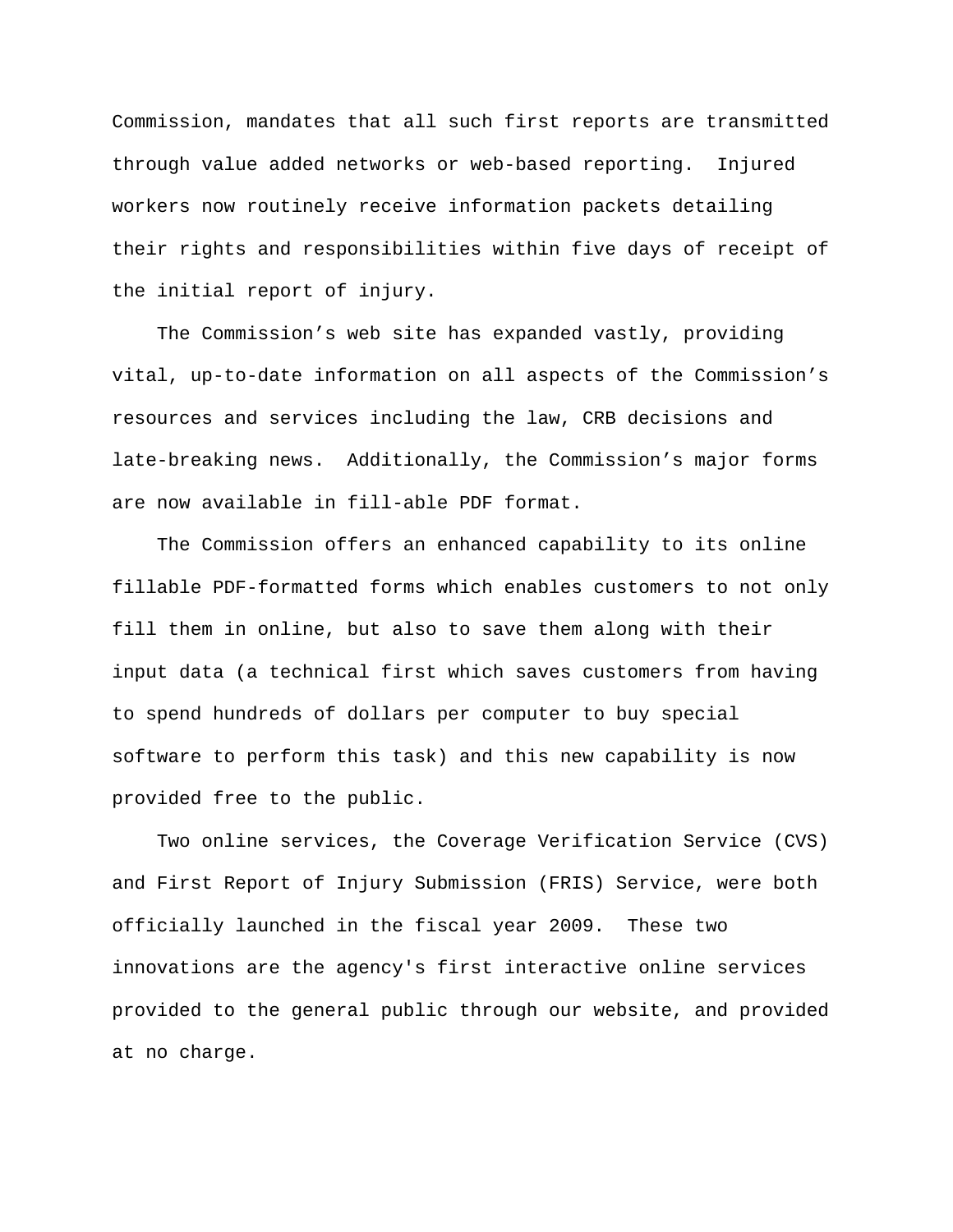During FY 2014 the Commission continued major upgrades, affecting most of the Commission's core functions, including claims processing, scheduling, and health and safety programs. Hearing notices are beginning to be sent by electronic mail to interested parties in hearings, thereby saving staff time and postage expenses. Operating systems and office mail are currently "state of the art". All aspects of the Commission's operations are being addressed with an eye toward increased efficiency and responsiveness to the needs of injured workers and the general public. All Commission employees have updated desk top computers to help ensure the fastest possible processing of vital business transactions.

 Committees on the claims process, forms design, and intraoffice communications, established in prior years continue their productive work. The Commission's strategic planning goals are:

-- shortening the claims process in order to get benefits to

injured workers as soon as possible;

- -- elimination of duplicate claims;
- -- identification of non-insured employers;

-- quick retrieval of records, saving personnel costs; and,

 -- sophisticated data analysis to identify trouble spots before they become serious, thus affording greatly enhanced service to Connecticut workers.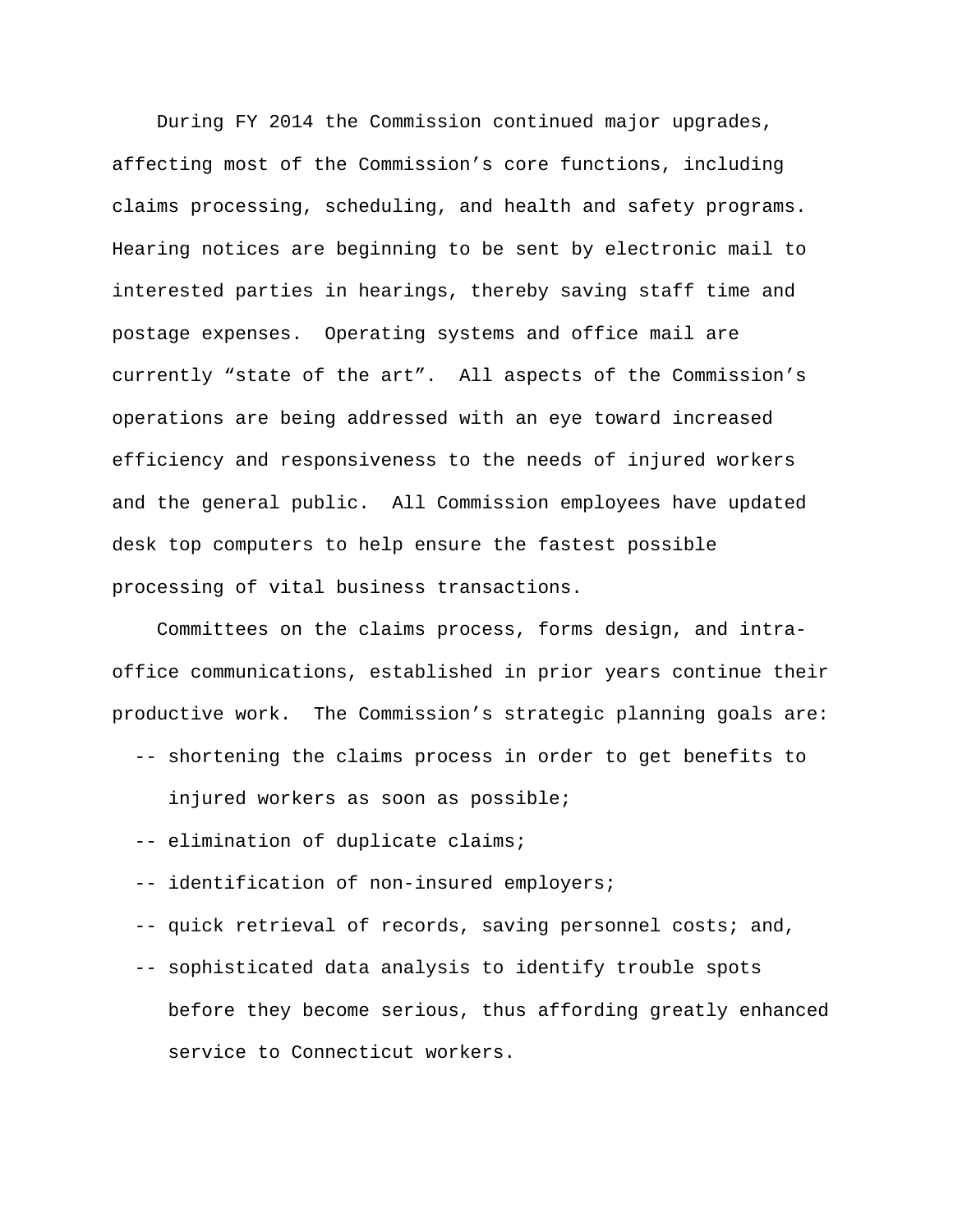#### Information Reported As Required by State Statute

 The Commission's Affirmative Action Plan is currently in compliance. While the commission has no full time Affirmative Action Officer, its Affirmative Action Plan and Program are prepared by its personnel officer. The commission continues its commitment to the state Affirmative Action Program.

# Key Performance Measures

#### FY 2014

 Injuries/Illnesses – 58,924 Fatalities - 22 Informal Hearings – 43,994 Formal Hearings – 675

Pre-formal Hearings – 7,561

Note that the number of all three types of hearings are lower for this year and last year than the count in prior years because of a revision in the concept of what constitutes an actual held hearing. Prior year counts are based on scheduled hearing slots. This year's numbers are lower because they reflect the fact that multiple hearings scheduled for a particular claimant are often combined into a single hearing and does not reflect a downward trend in actual hearing activity.